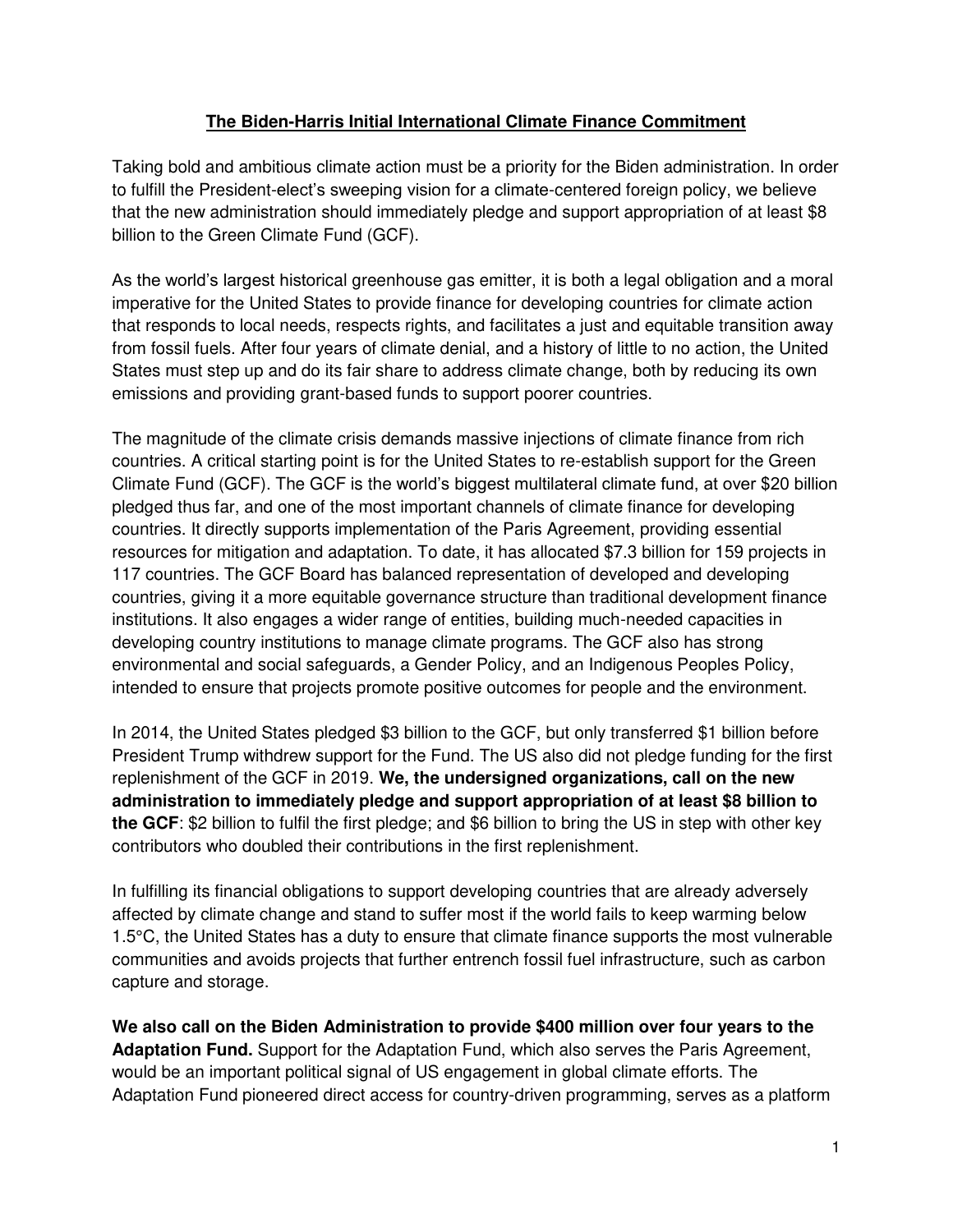for piloting projects that can be scaled up in the GCF, and is one of the quickest climate funds at delivering funding to communities in need.

In terms of the overall make-up of the U.S. climate pledge, we remind you that the World Bank's Climate Investment Funds (CIFs) were [designed to sunset](https://www.climateinvestmentfunds.org/sites/cif_enc/files/meeting-documents/ctf_governance_framework_revised_2014_0.pdf) once the GCF was operationalized, with its Governance document stating that the CIFs "will take necessary steps to conclude its operations once a new financial architecture is effective." While we support a strong and robust framework under the CIFs for an equitable "sunset" process that fulfills existing obligations to developing countries, we urge you to pivot away from provision of new funds for the CIFs and similar initiatives under the multilateral development banks and to commit to redirecting these monies toward the GCF and Adaptation Fund.

The funding requests above do not represent a US fair share in finance; however, it is an essential and immediate starting point for the US to build on in the future.<sup>1</sup>

Signatories:

- 1. 350.org
- 2. 350 Silicon Valley
- 3. ActionAid USA
- 4. Call to Action Colorado
- 5. Catholic Network US
- 6. Center for Biological Diversity
- 7. Center for International Environmental Law (CIEL)
- 8. Climate Law & Policy Project
- 9. Colorado Businesses for a Livable Climate
- 10. Colorado Democratic Party Energy & Environment Initiative
- 11. Earth Action, Inc.
- 12. EcoEquity
- 13. Education, Economics, Environmental, Climate and Health Organization (EEECHO)
- 14. EFCWest
- 15. FCNL
- 16. Food and Water Watch
- 17. Friends of the Earth US
- 18. GASP

- 19. Greenpeace USA
- 20. Gullah/Geechee Sea Island Coalition
- 21. Leadership Conference of Women Religious
- 22. Maryknoll Office for Global Concerns
- 23. Mennonite Central Committee U.S. Washington Office
- 24. Natural Resources Defense Council
- 25. North Carolina Council of Churches

 $1$  Funding for these climate finance institutions should be additional and should not come at the expense of other effective humanitarian and development assistance, which work together to serve the common goal of building a just and sustainable world